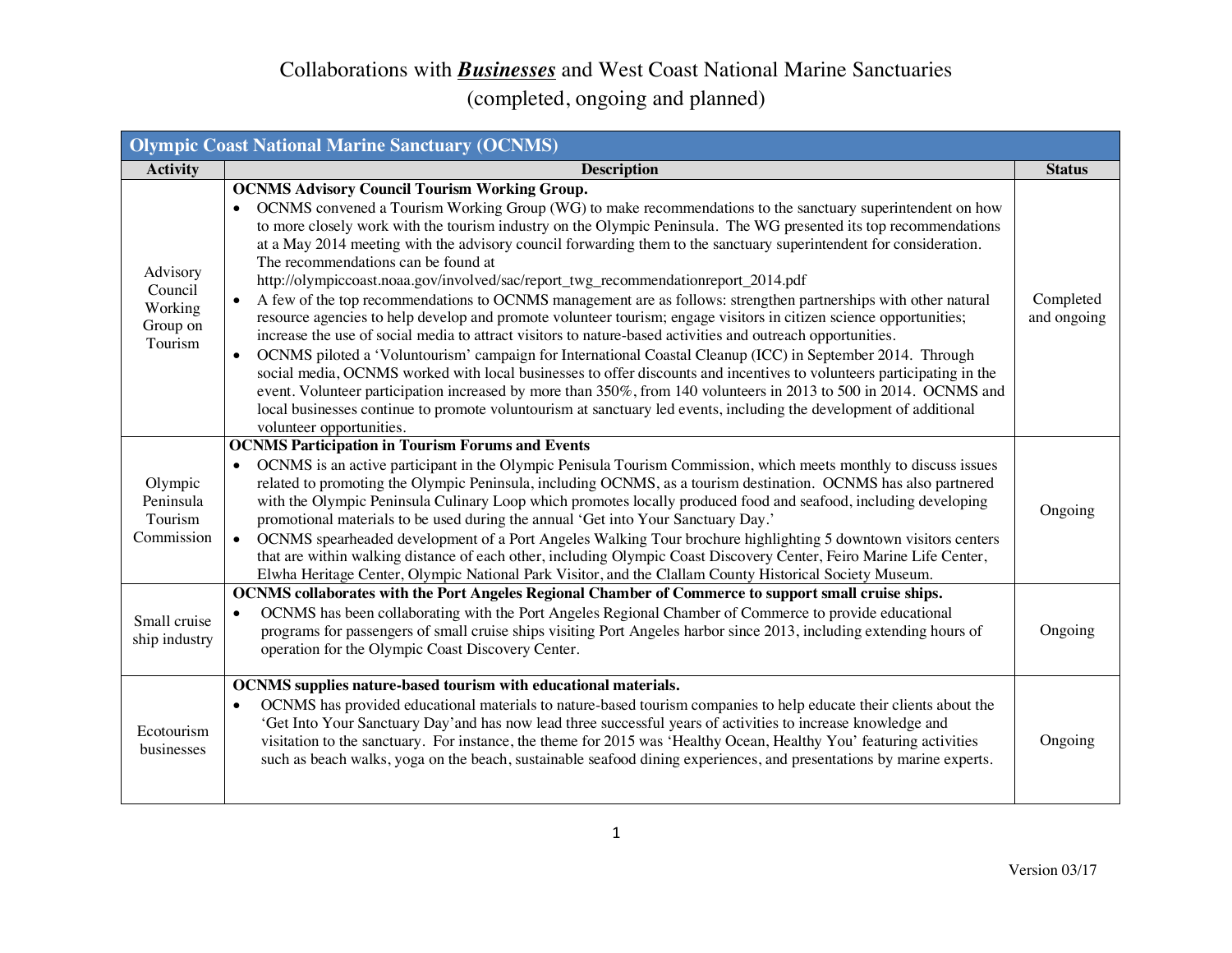|                     | <b>Olympic Coast National Marine Sanctuary (OCNMS)</b>                                                                                                                                                                                                                                                                                                                               |               |
|---------------------|--------------------------------------------------------------------------------------------------------------------------------------------------------------------------------------------------------------------------------------------------------------------------------------------------------------------------------------------------------------------------------------|---------------|
| <b>Activity</b>     | <b>Description</b>                                                                                                                                                                                                                                                                                                                                                                   | <b>Status</b> |
|                     | OCNMS collaborated with the Whale Trail to install informational marine mammal signs at Port Angeles Harbor,                                                                                                                                                                                                                                                                         |               |
|                     | Strait of Juan de Fuca Scenic Byway and Olympic National Park locations.                                                                                                                                                                                                                                                                                                             |               |
|                     | In 2013, OCNMS worked with The Whale Trail to install a series of informational signs about marine mammals at<br>various ideal wildlife watching locations along the Olympic Coast and Strait of Juan de Fuca, including locations<br>adjacent to Port Angeles harbor, Strait of Juan de Fuca Scenic Byway, Olympic National Park and Olympic Coast<br>National Marine Sanctuary.    |               |
| <b>Whale Trail</b>  | The Whale Trail offers expanded tourism opportunities for visitors to Washington, enriching the visitor experience and<br>providing additional reasons for extending visits to the region. The Whale Trail expanded to include sites in California<br>and British Columbia in 2015-2016 and has received additional grant funding to support expansion of the CA network<br>in 2017. | Ongoing       |
|                     | The signs describe marine mammals you can see from land (including harbors) with associated conservation messages<br>to inspire appreciation and stewardship of whales and the ocean.                                                                                                                                                                                                |               |
|                     | OCNMS has also worked with The Whale Trail to host public lecturers on killer whale issues and the value of marine<br>$\bullet$<br>protected areas for critical habitat.                                                                                                                                                                                                             |               |
|                     | Businesses have representation on the OCNMS Advisory Council.                                                                                                                                                                                                                                                                                                                        |               |
| Advisory<br>Council | OCNMS also has a seat on its advisory council for tourism/economic development to connect with the business and<br>$\bullet$<br>tourism community. Representatives include those from the Olympic Culinary Loop, as well as hotel concessionaires<br>operating within Olympic National Park, better connecting the sanctuary with tourism opportunities.                             | Ongoing       |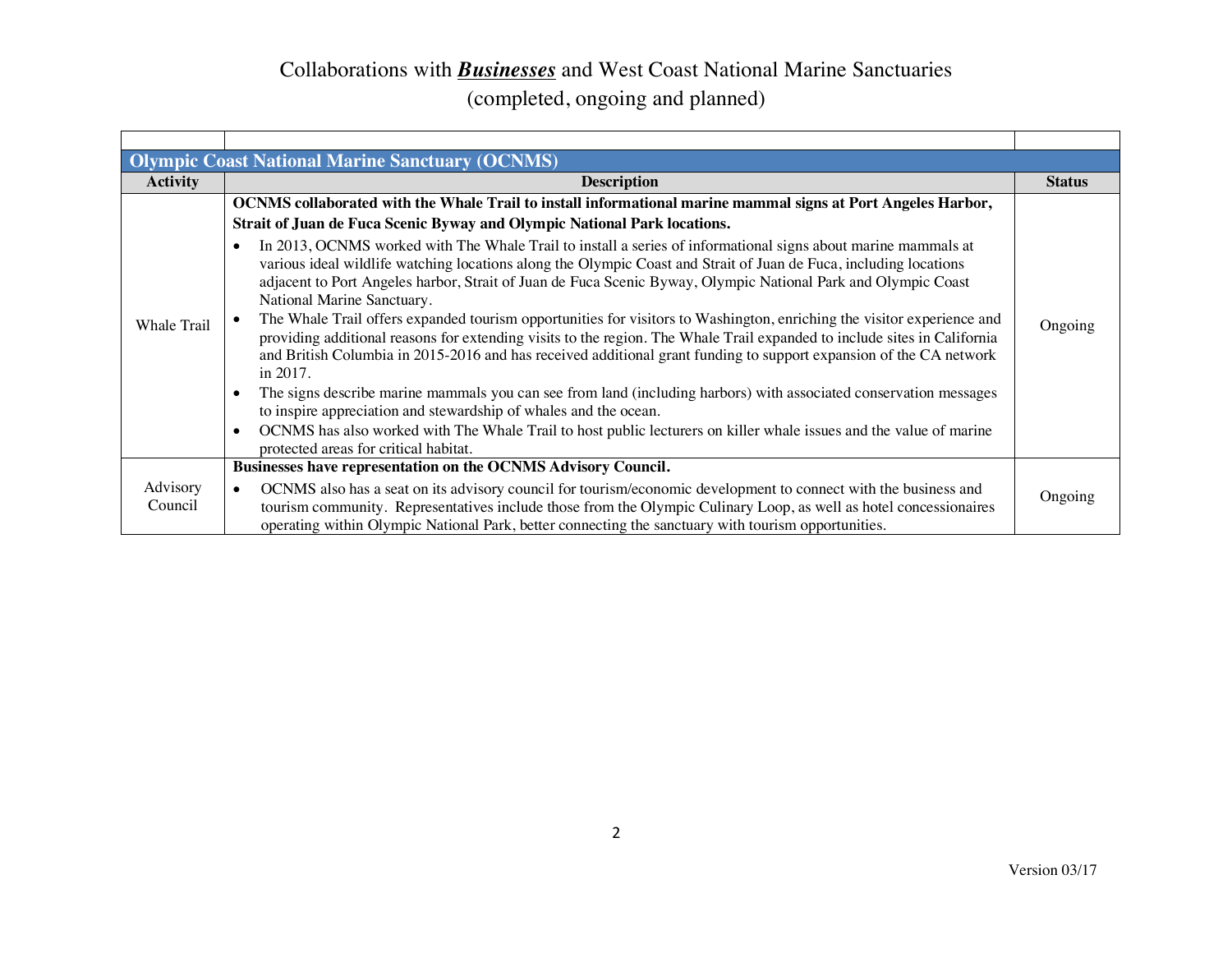| <b>Cordell Bank National Marine Sanctuary (CBNMS)</b>    |                                                                                                                                                                                                                                                                                                                                                                                                                                                                                                                                                                                                                                                                                                                                                                                                                                                                                                                                                                                                                                                                                                                                                                                                                                                                                                                                                                                                                                                                                                                                                                                                                                                                                                                                                                                                                                                                                                                                                                                                                                                       |                       |
|----------------------------------------------------------|-------------------------------------------------------------------------------------------------------------------------------------------------------------------------------------------------------------------------------------------------------------------------------------------------------------------------------------------------------------------------------------------------------------------------------------------------------------------------------------------------------------------------------------------------------------------------------------------------------------------------------------------------------------------------------------------------------------------------------------------------------------------------------------------------------------------------------------------------------------------------------------------------------------------------------------------------------------------------------------------------------------------------------------------------------------------------------------------------------------------------------------------------------------------------------------------------------------------------------------------------------------------------------------------------------------------------------------------------------------------------------------------------------------------------------------------------------------------------------------------------------------------------------------------------------------------------------------------------------------------------------------------------------------------------------------------------------------------------------------------------------------------------------------------------------------------------------------------------------------------------------------------------------------------------------------------------------------------------------------------------------------------------------------------------------|-----------------------|
| <b>Activity</b>                                          | <b>Description</b>                                                                                                                                                                                                                                                                                                                                                                                                                                                                                                                                                                                                                                                                                                                                                                                                                                                                                                                                                                                                                                                                                                                                                                                                                                                                                                                                                                                                                                                                                                                                                                                                                                                                                                                                                                                                                                                                                                                                                                                                                                    | <b>Status</b>         |
| Pacific<br>Merchant<br>Shipping<br>Association           | CBNMS partners with Pacific Merchant Shipping Association to help reduce ship strikes on whales.<br>National marine sanctuaries on the west coast have a mission to reduce the number of whale ship strikes in sanctuaries.<br>$\bullet$<br>The vice-president of Pacific Merchant Shipping Association (PMSA), John Berge, has been a member of the CBNMS<br>$\bullet$<br>Advisory Council since August 2007.<br>Mr. Berge was helpful bringing appropriate industry representatives to the CBNMS and GFNMS Advisory Council<br>Working Group on vessel strikes.<br>As a result of the partnership with PMSA, CBNMS and GFNMS have had a close working relationship with the<br>٠<br>shipping industry, which is also interested in reducing the risk of whale ship strikes. PMSA has been instrumental in<br>connecting sanctuary management with several shipping lines and funded research and outreach on whale ship strikes.<br>PMSA assisted with the San Francisco Port Access Route Study by facilitating discussions with industry that gauged<br>$\bullet$<br>their ability and willingness to adjust vessel approaches to San Francisco ports that would reduce the risk of vessels<br>striking whales in CBNMS, GFNMS and MBNMS.<br>PMSA facilitated placement of a NOAA biologist aboard American President Lines Ltd. (the world's seventh-<br>largest container transportation and shipping company) and Matson Inc., based in Oakland California. The ride-along<br>provided an opportunity to evaluate the potential of gathering sighting information of whales from commercial ships by<br>crew. The data collected and experience have helped CBNMS and GFNMS better understand whale distribution and<br>behavior, and better tailor outreach materials for ship crew on the look-out for whales.<br>PMSA is currently helping with disseminating information to the shipping industry regarding recommendations from<br>٠<br>GFNMS and CBNMS to seasonally reduce vessel speed when whales are present within the sanctuaries. | Ongoing<br>since 2007 |
| Conserve.IO<br>and Apple                                 | CBNMS collaborates with computer technology firms Conserve.IO and Apple.<br>CBNMS (with GFNMS and CINMS) have partnered with Conserve. IO since 2012 to refine a mobile app, called<br>$\bullet$<br>WhaleAlert 2.0 that allows the public to record and crowd source whale sighting information. This information is then<br>available on a public access website displaying near real-time information on whale distribution and abundance in<br>sanctuaries.                                                                                                                                                                                                                                                                                                                                                                                                                                                                                                                                                                                                                                                                                                                                                                                                                                                                                                                                                                                                                                                                                                                                                                                                                                                                                                                                                                                                                                                                                                                                                                                        | Ongoing               |
| San Francisco<br>International<br>Ocean Film<br>Festival | <b>CBNMS</b> supports the San Francisco International Ocean Film Festival (SFIOFF).<br>CBNMS has sponsored the student film competition at the SFIOFF annually since 2012.<br>SFIOFF attracts thousands of attendees from throughout the San Francisco Bay Area to view films on marine science,<br>$\bullet$<br>industry, sports and adventure. The films entertain, educate and inspire active participation in ocean conservation.<br>The SFIOFF traveling program has been exported to venues in Chile, Russia, Hong Kong, Singapore, Australia,<br>$\bullet$<br>Boulder, CO, Alpena, MI, and Laguna, CA.<br>Traveling Photo Exhibit of Wildlife at Cordell Bank National Marine Sanctuary                                                                                                                                                                                                                                                                                                                                                                                                                                                                                                                                                                                                                                                                                                                                                                                                                                                                                                                                                                                                                                                                                                                                                                                                                                                                                                                                                        | Ongoing               |
| Traveling<br>Photo Exhibit                               | CBNMS staff work with local businesses and venues to stage a traveling photo exhibit of wildlife commonly found at<br>CBNMS in their workplace.                                                                                                                                                                                                                                                                                                                                                                                                                                                                                                                                                                                                                                                                                                                                                                                                                                                                                                                                                                                                                                                                                                                                                                                                                                                                                                                                                                                                                                                                                                                                                                                                                                                                                                                                                                                                                                                                                                       | Ongoing               |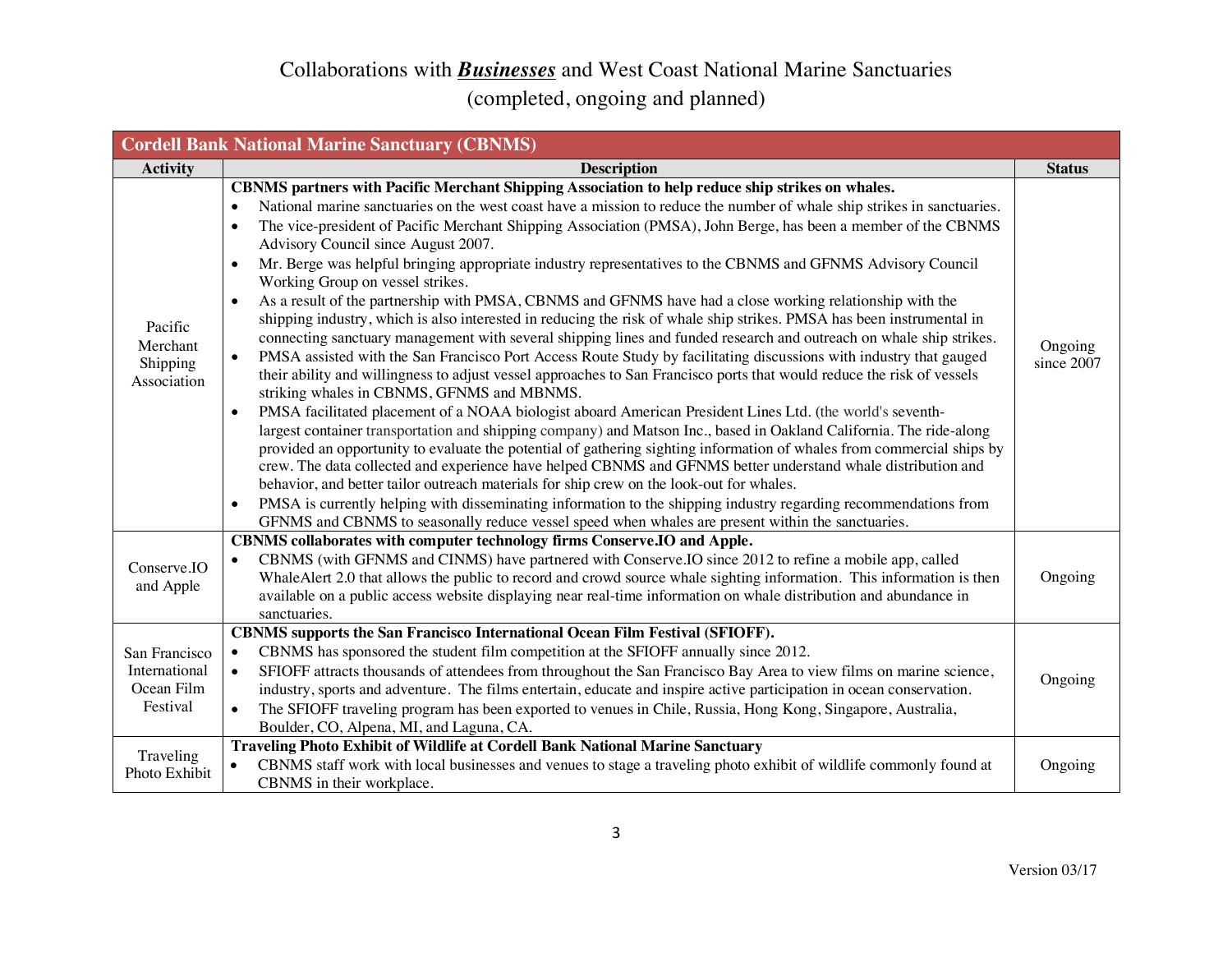|                 | The exhibit has already been shown at a number of local bookstores and libraries, and in March 2017 will be installed<br>$\bullet$<br>at Dominican University. |               |
|-----------------|----------------------------------------------------------------------------------------------------------------------------------------------------------------|---------------|
|                 | <b>Cordell Bank National Marine Sanctuary (CBNMS) - continued</b>                                                                                              |               |
| <b>Activity</b> | <b>Description</b>                                                                                                                                             | <b>Status</b> |
|                 | <b>CBNMS</b> and local radio station KMWR collaborate to present Ocean Currents.                                                                               |               |
| <b>KWMR</b>     | For 10 years KWMR has been collaborating with the CBNMS education coordinator to host Ocean Currents, a radio<br>$\bullet$                                     | Ongoing       |
|                 | show, where experts in the field talk about current research, management issues, natural history, and stewardship of the                                       |               |
|                 | marine environment, especially in our national marine sanctuaries.                                                                                             |               |
|                 | CBNMS funded the development of an exhibit at the Oakland Museum of CA                                                                                         |               |
| Oakland         | With support from ONMS, CBNMS awarded \$500K to the Oakland Museum of CA to create a permanent exhibit<br>$\bullet$                                            |               |
| Museum of       | about CBNMS in the Natural Sciences Gallery. The museum serves as a community resource for education, lifelong                                                 | Ongoing       |
| CA.             | learners and community events.                                                                                                                                 |               |
|                 | The sanctuary co-sponsors special events with the museum and has an agreement outlining the ongoing partnership to<br>$\bullet$                                |               |
|                 | reach diverse audiences and inform them about the value of California's ocean and national marine sanctuaries.                                                 |               |
| Point Reyes     | CBNMS works in partnership with PRNSA to host a boat trip to the sanctuary annually                                                                            |               |
| National        | CBNMS partially funds an annual wildlife watching boat trip to CBNMS with the Point Reyes National Seashore                                                    |               |
| Seashore        | Association (PRNSA).                                                                                                                                           | Ongoing       |
| Association/    | PRNSA hires a recreational fishing party boat and a naturalist to lead the boat trip.<br>$\bullet$                                                             |               |
| Field Seminar   | Participants spend dollars at local businesses with overnight accommodations and local amenities around the seminar.                                           |               |
| Ocean           | <b>CBNMS, GFNMS and PRNS partner to open Ocean Exploration Center at Point Reyes Lighthouse</b>                                                                |               |
| Exploration     | Used NOAA funding and NPS facility crew to build interpretive center at lighthouse<br>$\bullet$                                                                | Ongoing       |
| Center          | Exhibits educate visitors about productive ocean conditions in this region                                                                                     |               |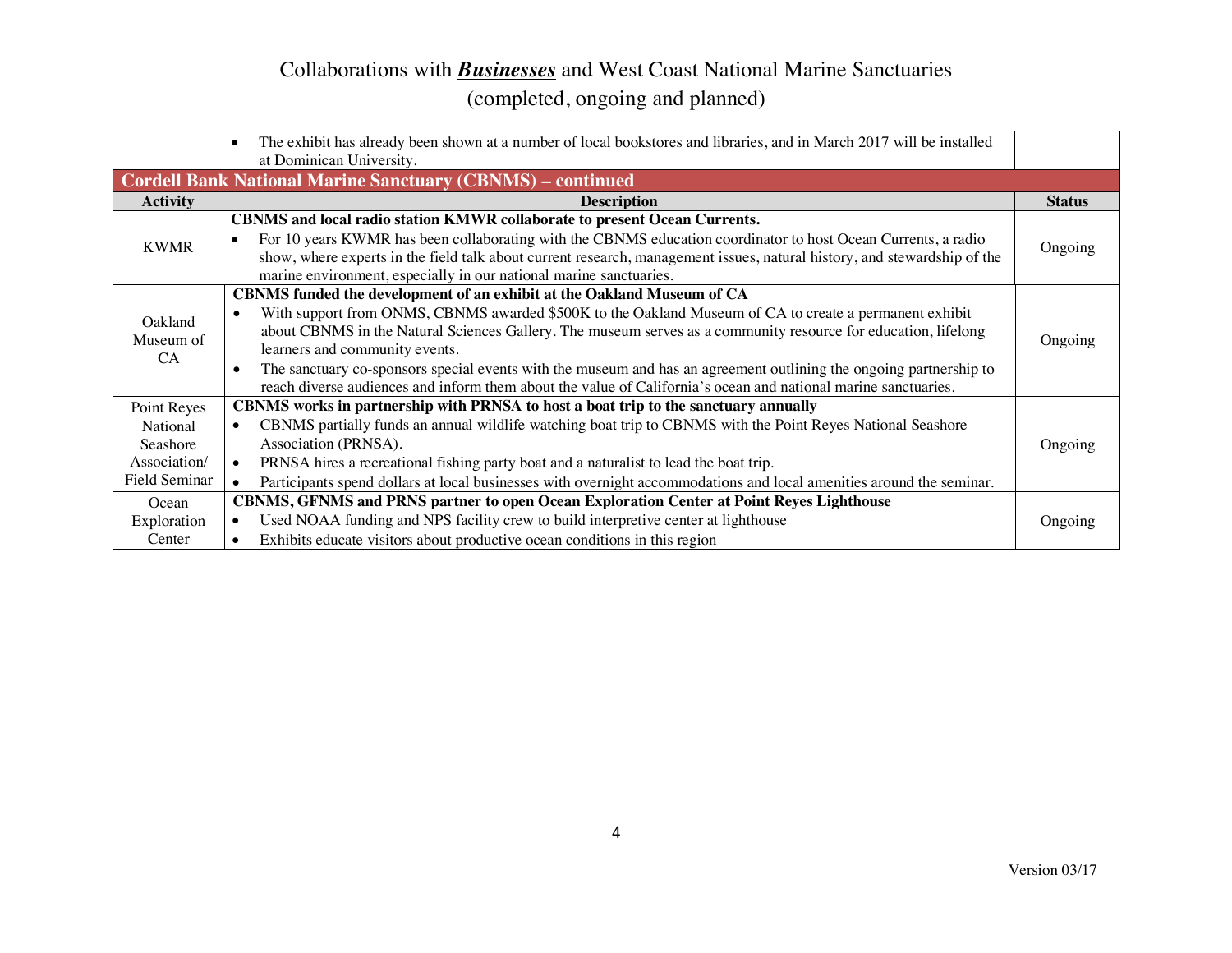|                                                          | <b>Greater Farallones National Marine Sanctuary (GFNMS)</b>                                                                                                                                                                                                                                                                                                                                                                                                                                                                                                                                                                                                                                                                                                                                                                                                                                                                                                                                                                                                                                                                                                                                                                                                                                                                                                                                                                                                                                                                                                                                                                                                                                                                                                                                                                                                                         |                       |
|----------------------------------------------------------|-------------------------------------------------------------------------------------------------------------------------------------------------------------------------------------------------------------------------------------------------------------------------------------------------------------------------------------------------------------------------------------------------------------------------------------------------------------------------------------------------------------------------------------------------------------------------------------------------------------------------------------------------------------------------------------------------------------------------------------------------------------------------------------------------------------------------------------------------------------------------------------------------------------------------------------------------------------------------------------------------------------------------------------------------------------------------------------------------------------------------------------------------------------------------------------------------------------------------------------------------------------------------------------------------------------------------------------------------------------------------------------------------------------------------------------------------------------------------------------------------------------------------------------------------------------------------------------------------------------------------------------------------------------------------------------------------------------------------------------------------------------------------------------------------------------------------------------------------------------------------------------|-----------------------|
| <b>Activity</b>                                          | <b>Description</b>                                                                                                                                                                                                                                                                                                                                                                                                                                                                                                                                                                                                                                                                                                                                                                                                                                                                                                                                                                                                                                                                                                                                                                                                                                                                                                                                                                                                                                                                                                                                                                                                                                                                                                                                                                                                                                                                  | <b>Status</b>         |
| Pacific<br>Merchant<br>Shipping<br>Association           | GFNMS partners with Pacific Merchant Shipping Association to help reduce ship strikes on whales.<br>National marine sanctuaries on the west coast have a mission to reduce the incidence of ship strikes in sanctuaries.<br>PMSA vice president John Berge was helpful with bringing appropriate industry representatives to the CBNMS and<br>$\bullet$<br>GFNMS Advisory Council Working Group on vessel strikes.<br>As a result of the partnership with PMSA, GFNMS and CBNMS have had a close working relationship with the<br>shipping industry, which is also interested in reducing the risk of whale ship strikes. PMSA has been instrumental in<br>connecting GFNMS with several shipping lines and funded research and outreach on whale ship strikes.<br>PMSA assisted with the San Francisco Port Access Route Study by facilitating discussions with industry that gauged<br>their ability and willingness to adjust vessel approaches to San Francisco ports that would reduce the risk of vessels<br>striking whales in GFNMS, CBNMS, and MBNMS.<br>PMSA facilitated placement of a NOAA biologist aboard American President Lines Ltd. (the world's seventh-<br>$\bullet$<br>largest container transportation and shipping company) and Matson Inc., based in Oakland California. The ride-along<br>provided an opportunity to evaluate the potential of gathering sighting information of whales from commercial ships<br>by crew. The data collected and experience have helped GFNMS and CBNMS better understand whale distribution<br>and behavior, and better tailor outreach materials for ship crew on the look-out for whales.<br>PMSA is currently helping with disseminating information to the shipping industry regarding recommendations from<br>٠<br>GFNMS and CBNMS to seasonally reduce vessel speed when whales are present within the sanctuaries. | Ongoing since<br>2007 |
| Conserve.IO<br>and Apple                                 | GFNMS collaborates with computer technology firms Conserve.IO and Apple.<br>GFNMS (with CBNMS and CINMS) have partnered with Conserve. IO since 2012 to refine a mobile app, called<br>$\bullet$<br>WhaleAlert 2.0 that allows the public to record and crowd source whale sighting information. This information is then<br>available on a public access website displaying near real-time information on whale distribution and abundance in<br>sanctuaries.                                                                                                                                                                                                                                                                                                                                                                                                                                                                                                                                                                                                                                                                                                                                                                                                                                                                                                                                                                                                                                                                                                                                                                                                                                                                                                                                                                                                                      | Ongoing               |
| San Francisco<br>International<br>Ocean Film<br>Festival | GFNMS is founding member of the San Francisco International Ocean Film Festival (SFIOFF).<br>For 12 years GFNMS has facilitated ONMS participation in the SFIOFF, which showcases films produced by the<br>sanctuaries and films about the sanctuaries.<br>SFIOFF attracts thousands of spectators from throughout the San Francisco Bay and Monterey Bay areas to view films<br>$\bullet$<br>on marine science, industry, sports and adventure. The films entertain, educate and inspire an active participation in<br>ocean conservation.<br>During its traveling program global viewers are reached in Russia, Hong Kong, Singapore, Australia, Boulder, CO,<br>Alpena, MI, and Laguna, CA.<br>GFNMS is working with the Film Festival to bring it to Point Arena, CA in the near future.                                                                                                                                                                                                                                                                                                                                                                                                                                                                                                                                                                                                                                                                                                                                                                                                                                                                                                                                                                                                                                                                                        | Ongoing since<br>2003 |
| Chamber of<br>Commerce                                   | GFNMS is member of the Half Moon Bay Coastside Chamber of Commerce.<br>GFNMS worked with the Half Moon Bay Coastside Chamber of Commerce to create a strong local economy.                                                                                                                                                                                                                                                                                                                                                                                                                                                                                                                                                                                                                                                                                                                                                                                                                                                                                                                                                                                                                                                                                                                                                                                                                                                                                                                                                                                                                                                                                                                                                                                                                                                                                                          | Completed in<br>2016  |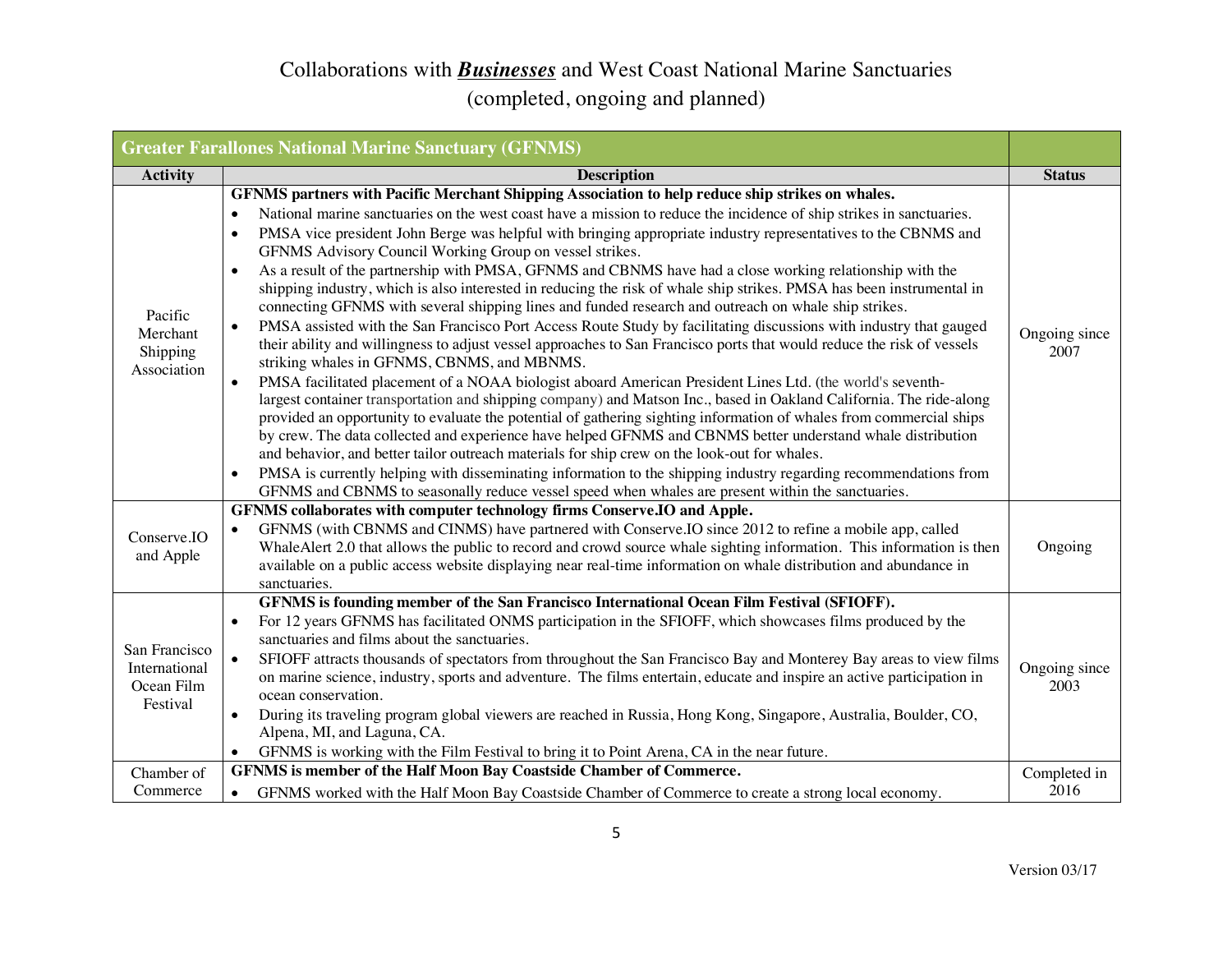|                                                                         | Promoted recreation in the community through offering whale watch, kayak, and stand-up paddle boarding trips.                                                                                                                                                                                                                                                                                                                                                                                                                                                                                                                                         |                      |
|-------------------------------------------------------------------------|-------------------------------------------------------------------------------------------------------------------------------------------------------------------------------------------------------------------------------------------------------------------------------------------------------------------------------------------------------------------------------------------------------------------------------------------------------------------------------------------------------------------------------------------------------------------------------------------------------------------------------------------------------|----------------------|
| <b>Greater Farallones National Marine Sanctuary (GFNMS) – continued</b> |                                                                                                                                                                                                                                                                                                                                                                                                                                                                                                                                                                                                                                                       |                      |
| <b>Activity</b>                                                         | <b>Description</b>                                                                                                                                                                                                                                                                                                                                                                                                                                                                                                                                                                                                                                    | <b>Status</b>        |
| White Shark<br>Tours                                                    | GFNMS collaborates with white shark tour operators to convey conservation messages to tour passengers.<br>Since 2009 GFNMS requires white shark tours that have a white shark attraction permit to participate in a white shark<br>naturalist training course.<br>Naturalists learn from GFNMS staff about the sanctuary's ecosystem, cultural history, regulations, and the latest white<br>$\bullet$<br>shark research. Naturalists are required to convey five conservation messages to white shark tour passengers.                                                                                                                               | Ongoing              |
| Whale Watch<br>Tours                                                    | GFNMS collaborates with whale watch operators.<br>GFNMS began in 2012 to train naturalist of whale watch operators about the sanctuary so the naturalists may share the<br>information with tourists and passengers.<br>GFNMS has distributed educational posters of the sanctuary and pinniped and cetacean species to whale watch operators<br>for nearly two decades.                                                                                                                                                                                                                                                                              | Ongoing              |
| Recreation<br>Vendors                                                   | GFNMS collaborates with multiple recreation vendors to offer excursions of the sanctuary since 2004<br>GFNMS education team develops 10-12 excursions a year for the public to experience their local national marine<br>sanctuaries. Each excursion collaborates with a specific ecotourism recreational vendor to create the sanctuary<br>experience, such as kayaking, paddle boarding, surfing, biking, boating, sailing, horseback riding, etc.                                                                                                                                                                                                  | Ongoing              |
| Whale Trail                                                             | GFNMS collaborates with the Whale Trail to install an informational marine mammal sign along the sanctuary.<br>In 2014, GFNMS, MBNMS and the West Coast Regional Office collaborated with The Whale Trail to expand the<br>Whale Trail, a series of informational signs about marine mammal, from Washington to California.<br>The Whale Trail offers expanded tourism opportunities for visitors to central and northern California, enriching the<br>visitor experience and providing additional reasons for extending visits to the region.<br>GFNMS worked with Point Reyes National Seashore to install a sign at a prominent wildlife overlook. | Completed in<br>2016 |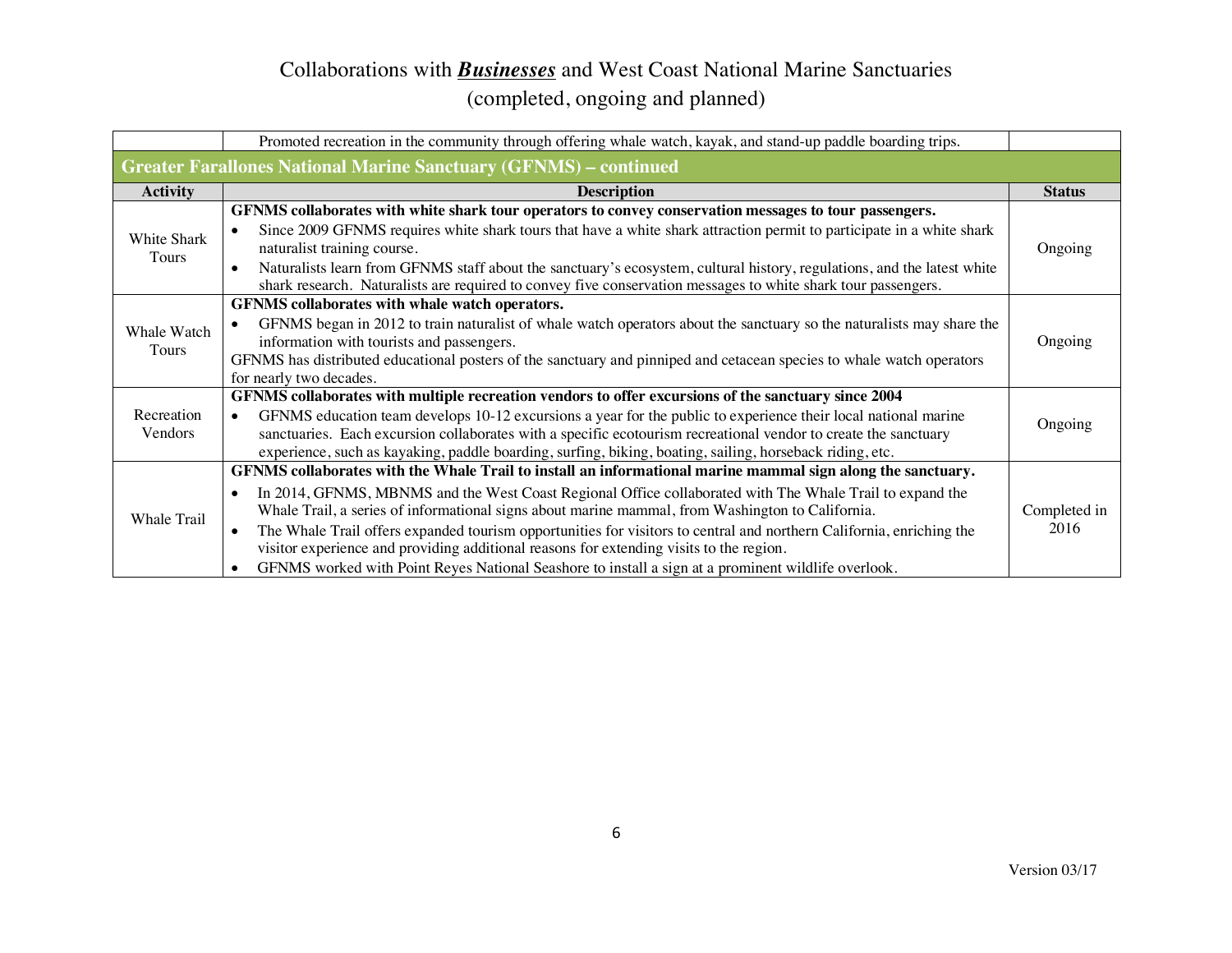|                                                       | <b>Monterey Bay National Marine Sanctuary (MBNMS)</b>                                                                                                                                                                                                                                                                                                                                                                                                                                                                                                                                                                                                                                                                                                                                                                                                                                                                                                                                                                                                                                                                                                                                                                                                                                                                                                                                                                                                                                                                                                                                                                                                                                                                                                                                                                                                               |                                                                                                                     |
|-------------------------------------------------------|---------------------------------------------------------------------------------------------------------------------------------------------------------------------------------------------------------------------------------------------------------------------------------------------------------------------------------------------------------------------------------------------------------------------------------------------------------------------------------------------------------------------------------------------------------------------------------------------------------------------------------------------------------------------------------------------------------------------------------------------------------------------------------------------------------------------------------------------------------------------------------------------------------------------------------------------------------------------------------------------------------------------------------------------------------------------------------------------------------------------------------------------------------------------------------------------------------------------------------------------------------------------------------------------------------------------------------------------------------------------------------------------------------------------------------------------------------------------------------------------------------------------------------------------------------------------------------------------------------------------------------------------------------------------------------------------------------------------------------------------------------------------------------------------------------------------------------------------------------------------|---------------------------------------------------------------------------------------------------------------------|
| <b>Activity</b>                                       | <b>Description</b>                                                                                                                                                                                                                                                                                                                                                                                                                                                                                                                                                                                                                                                                                                                                                                                                                                                                                                                                                                                                                                                                                                                                                                                                                                                                                                                                                                                                                                                                                                                                                                                                                                                                                                                                                                                                                                                  | <b>Status</b>                                                                                                       |
| Government<br>& Community<br>Relations<br>Coordinator | A MBNMS staff member coordinates government and community relations<br>MBNMS recognizes the importance of connecting with key constituents, and as a result has developed a staff position<br>to strengthen and broaden support for ONMS goals and to promote value-added benefits of MBNMS to local<br>businesses. This focused attention is directed at raising awareness of the sanctuary with local business and tourism<br>entities, area municipalities, and the community-at-large, forming collaborative partnerships wherever possible.<br>An important aspect of the coordinators approach is to identify and develop strategies for local businesses and area<br>events to cross-market their unique proximity to the national marine sanctuary for a value-added benefit to their<br>customer base. Examples include sanctuary sponsored or generated social media, film events such as Ocean Frontiers<br>and Blue Ocean Film Festivals, Grocery Store giving opportunities, recreational sporting events, such as races and<br>triathlons, the 'Get Into Your Sanctuary Day,' as well as other area events. These cross-promotion benefits create<br>additional exposure, interest, and goodwill for MBNMS and partnering businesses across a wider target audience.<br>The coordinator also serves as a liaison with many individual tourism businesses, chamber of commerce organizations,<br>$\bullet$<br>and business sub-groups to ensure visitors are familiar with the sanctuary and to develop collaborative marketing for<br>the region.<br>MBNMS collaborates with on-the-water businesses to highlight the presence of the sanctuary during their whale<br>watch, kayak safaris and other ocean cruises. Local whale watch businesses frequently advertise that their tours take<br>place in the sanctuary via social media and web pages. | Ongoing,<br>however these<br>duties shifted<br>to the<br><b>Education</b> and<br>Outreach<br>Coordinator in<br>2016 |
| Your<br>Sanctuary-<br>Hospitality<br>Segment          | MBNMS creates video and hospitality segments for viewing on public access cable in 2012 - 2014.<br>MBNMS had been developing since 2012 entertaining and informational video programming named 'Your Sanctuary'<br>$\bullet$<br>to inform media viewers about MBNMS.<br>The hospitality segments of 'Your Sanctuary' highlight and promote local businesses.                                                                                                                                                                                                                                                                                                                                                                                                                                                                                                                                                                                                                                                                                                                                                                                                                                                                                                                                                                                                                                                                                                                                                                                                                                                                                                                                                                                                                                                                                                        | Completed                                                                                                           |
| Promotional<br>videos and<br>print material           | MBNMS has developed and distributed beautiful videos and print material free of charge<br>MBNMS has developed beautiful promotional videos depicting on-the-water recreation opportunities within the<br>sanctuary, and provided those materials to hotels and other tourism vendors to be shown, for example, on in-room<br>hotel stations, hotel video kiosks, and local airports.<br>MBNMS also provides print materials, such as informational sanctuary brochures, to hotels for guest rooms, and for<br>$\bullet$<br>hotel use in their promotional materials.<br>MBNMS represents national marine sanctuaries in California on the Central Coast Tourism Council.                                                                                                                                                                                                                                                                                                                                                                                                                                                                                                                                                                                                                                                                                                                                                                                                                                                                                                                                                                                                                                                                                                                                                                                            | Ongoing                                                                                                             |
| <b>Central Coast</b><br>Tourism<br>Council            | MBNMS joined the Central Coast Tourism Council and is participating in a campaign known as 'America's First<br>$\bullet$<br>Road Trip' to promote the presence of multiple national marine sanctuaries along the Pacific Coast Highway.<br>The Tourism Council added maps of the central coast national marine sanctuaries (CINMS and MBNMS) to their<br>promotional materials.                                                                                                                                                                                                                                                                                                                                                                                                                                                                                                                                                                                                                                                                                                                                                                                                                                                                                                                                                                                                                                                                                                                                                                                                                                                                                                                                                                                                                                                                                     | Ongoing                                                                                                             |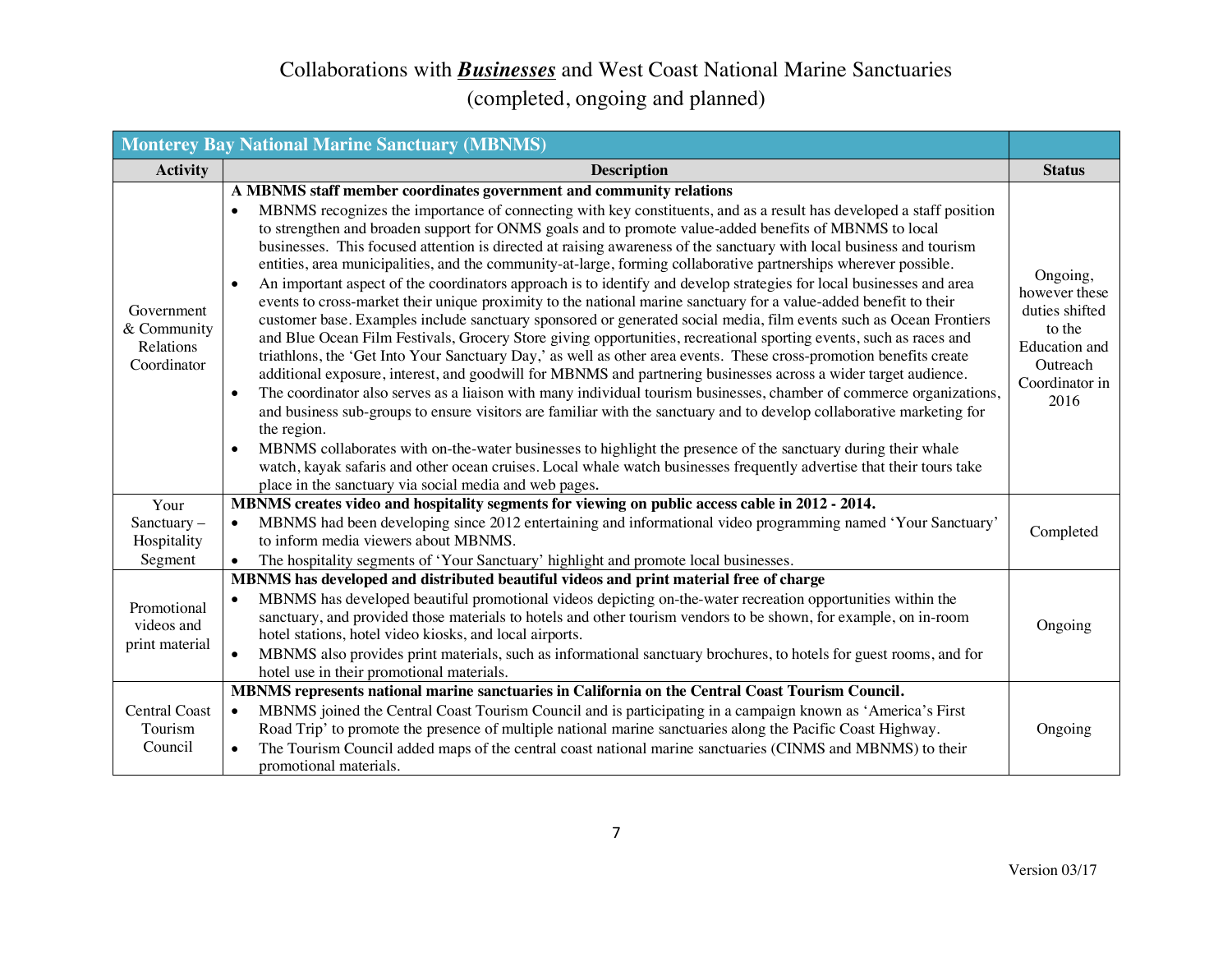| <b>Monterey Bay National Marine Sanctuary (MBNMS) - continued</b>                       |                                                                                                                                                                                                                                                                                                                                                                                                                                                                                                                                                                                                                                                                                                                                                                                                                                                                                                                                                                                                                                                                         |                      |
|-----------------------------------------------------------------------------------------|-------------------------------------------------------------------------------------------------------------------------------------------------------------------------------------------------------------------------------------------------------------------------------------------------------------------------------------------------------------------------------------------------------------------------------------------------------------------------------------------------------------------------------------------------------------------------------------------------------------------------------------------------------------------------------------------------------------------------------------------------------------------------------------------------------------------------------------------------------------------------------------------------------------------------------------------------------------------------------------------------------------------------------------------------------------------------|----------------------|
| <b>Activity</b>                                                                         | <b>Description</b>                                                                                                                                                                                                                                                                                                                                                                                                                                                                                                                                                                                                                                                                                                                                                                                                                                                                                                                                                                                                                                                      | <b>Status</b>        |
| Whale Trail                                                                             | MBNMS collaborating with the Whale Trail to install informational marine mammal signs along the sanctuary.<br>In 2014, MBNMS, GFNMS and the West Coast Regional Office collaborated with The Whale Trail to expand the<br>Whale Trail, a series of informational signs about marine mammal, from Washington to California.<br>The Whale Trail offers expanded tourism opportunities for visitors to central and northern California, enriching the<br>visitor experience and providing additional reasons for extending visits to the region.<br>The signs describe marine mammals you can see from land (including harbors) with associated conservation messages<br>to inspire appreciation and stewardship of whales and the ocean.<br>After collaborating with Point Lobos State Park for the first Whale Trail sign adjacent to MBNMS, sanctuary staff<br>have helped to develop additional Whale Trail signs funded by local businesses. More signs are coming too, because<br>the Whale Trail received a grant to install even more signs throughout California. | Ongoing              |
| Big Blue Live<br>- Promoting<br>Whale<br>Watching to<br>an<br>International<br>Audience | A collaboration with BBC, PBS and Monterey Bay Aquarium to promote wildlife watching internationally<br>ONMS – through the West Coast Regional Office and MBNMS – serves as critical local partners to being the BBC<br>production of Big Blue Live to Monterey Bay.<br>In August 2015, BBC and PBS transmitted a total of nine live one-hour nature shows, a never before television feat,<br>$\bullet$<br>about the tremendous wildlife, and viewing opportunities in MBNMS.<br>The R/V FULMAR served as the on-water platform for Big Blue Live and one of its studios.<br>$\bullet$<br>Countless businesses have benefited from the local, national and international media attention to MBNMS, with<br>increased hotel, whale watching, and visitor bookings sustained for more than a year.<br>This program and other efforts have highlighted this region, at the heart of the California Current, equating it to the<br>other great wildlife spectacles, such as the Serengeti in Africa, and the Great Barrier Reef in Australia.                              | Completed in<br>2015 |
| Pebble Beach<br><b>Golf Ball</b><br>Cleanup                                             | MBNMS, Pebble Beach Co and Monterey Bay Aquarium cleanup golf balls discharged into the sanctuary.<br>In the fall of 2016, two high school students brought to the attention of MBNMS large aggregations of old and new<br>$\bullet$<br>golf balls in MBNMS adjacent to the Pebble Beach golf course.<br>Soon after, MBNMS began a cooperative effort the golf course operator, Pebble Beach Co (PBC) and Monterey Bay<br>$\bullet$<br>Aquarium (MBA) who is very interested in the plastic pollution issue.<br>The resulting collaboration involves PBC supported surveys to characterize the extent and location of golf ball<br>aggregations, and MBA supported dive cleanups to augment PBC shore-based cleanups. The effort in 2017 will be to<br>clean up the historic depositions and establish a routine maintenance clean-up effort. To date, the high school students<br>themselves, along with other volunteers have collected nearly 10,000 golf balls.                                                                                                     | Ongoing              |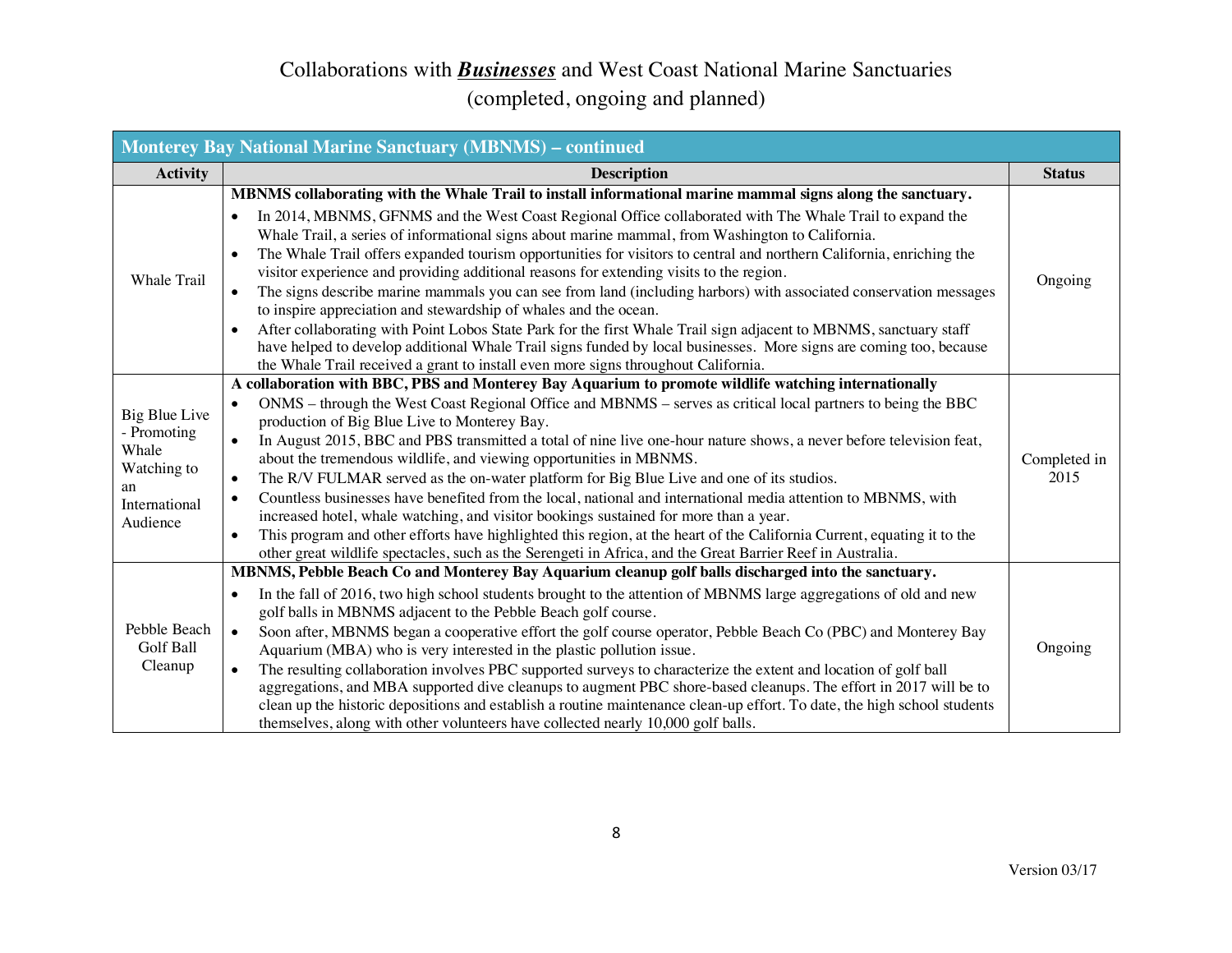| <b>Monterey Bay National Marine Sanctuary (MBNMS) - continued</b> |                                                                                                                                                                                                                                                                                                                                                                                                                                                                                                                                                                                                                                                                                                                                                                                                                                                                                                                                                                                                                                                                                                                                                                                                                                                                                                                                                                                                                                                                                                                                                                                                                                                                                                                                                                                                                                                                                                                                                                                                                                                                                                                                                                                                                                                                                                                                                                                                                                                                                                                                                                                                                                                                            |               |
|-------------------------------------------------------------------|----------------------------------------------------------------------------------------------------------------------------------------------------------------------------------------------------------------------------------------------------------------------------------------------------------------------------------------------------------------------------------------------------------------------------------------------------------------------------------------------------------------------------------------------------------------------------------------------------------------------------------------------------------------------------------------------------------------------------------------------------------------------------------------------------------------------------------------------------------------------------------------------------------------------------------------------------------------------------------------------------------------------------------------------------------------------------------------------------------------------------------------------------------------------------------------------------------------------------------------------------------------------------------------------------------------------------------------------------------------------------------------------------------------------------------------------------------------------------------------------------------------------------------------------------------------------------------------------------------------------------------------------------------------------------------------------------------------------------------------------------------------------------------------------------------------------------------------------------------------------------------------------------------------------------------------------------------------------------------------------------------------------------------------------------------------------------------------------------------------------------------------------------------------------------------------------------------------------------------------------------------------------------------------------------------------------------------------------------------------------------------------------------------------------------------------------------------------------------------------------------------------------------------------------------------------------------------------------------------------------------------------------------------------------------|---------------|
| <b>Activity</b>                                                   | <b>Description</b>                                                                                                                                                                                                                                                                                                                                                                                                                                                                                                                                                                                                                                                                                                                                                                                                                                                                                                                                                                                                                                                                                                                                                                                                                                                                                                                                                                                                                                                                                                                                                                                                                                                                                                                                                                                                                                                                                                                                                                                                                                                                                                                                                                                                                                                                                                                                                                                                                                                                                                                                                                                                                                                         | <b>Status</b> |
| Sanctuary<br>Exploration<br>Center                                | MBNMS is collaborating with local businesses and positively impacting the local economy with the Sanctuary<br><b>Exploration Center (visitor center).</b><br>Since opening in 2012, the Sanctuary Exploration Center (SEC) has forged mutually beneficial relationships with<br>many businesses in and around the Monterey Bay region. The SEC has established partnerships with nearby<br>recreation and tourism businesses to increase cross-promotion of activities.<br>One of the goals of the SEC is to inspire visitors to get out and experience MBNMS first hand. Several nearby<br>recreation businesses (whale watching, kayak tours, and surfing classes) offer discounts or free experiences to our<br>volunteers to ensure that they fully understand the recreation opportunities available to tourists and can promote ways<br>for visitors to get into MBNMS. Additionally, the SEC has partnered with some of these businesses to offer joint<br>programs where a group will first have a recreation experience, then visit the SEC for an educational experience. The<br>largest example of this is the Boardwalk Youth Summer camp, which brings their campers to the SEC to learn about<br>the sanctuary several times over the course of the summer.<br>The SEC has also become a venue for private meetings and special events, utilizing its classroom and exhibit space<br>$\bullet$<br>after hours. We have established partnerships with nearby hotels (Dream Inn, Beach Street Inn) and conference/event<br>planners (UCSC Conferences, private event planners) to provide a meeting venue for visiting conferences, groups, or<br>events. These businesses are able to offer our facility as an option to their clients, diversifying their venue options and<br>increasing business to the area. The SEC benefits by charging a fee and increasing visitation to the Center, often<br>during off-season months.<br>In February 2016, the SEC began participating in First Friday Santa Cruz, a monthly public 'pop-up' art gallery spread<br>$\bullet$<br>throughout the city. On the first Friday of the month, businesses keep their doors open late and host local artists for a<br>pop-up gallery. The SEC also uses this event as an opportunity to engage the public with unique hands-on art and<br>science activities. Not only is the SEC engaging with the local art community, but is partnering with other<br>participating businesses to present a unified program for the public. The idea is for participants to go from one<br>business to another over the course of the evening, and businesses often promote other events. | Ongoing       |
| Recreation &                                                      | <b>MBNMS Advisory Council convenes a Tourism Working Group.</b>                                                                                                                                                                                                                                                                                                                                                                                                                                                                                                                                                                                                                                                                                                                                                                                                                                                                                                                                                                                                                                                                                                                                                                                                                                                                                                                                                                                                                                                                                                                                                                                                                                                                                                                                                                                                                                                                                                                                                                                                                                                                                                                                                                                                                                                                                                                                                                                                                                                                                                                                                                                                            |               |
| Tourism<br>Working<br>Group                                       | The MBNMS Advisory Council convened a Tourism Working Group to harness the energy and enthusiasm of<br>sanctuary advisory council members representing key businesses and to help promote MBNMS.<br>The Tourism Working Group issues a regular newsletter rich with information on local events, news on wild life<br>migrations, and opportunities to connect tourism, hoteliers, and recreation purveyors with MBNMS.                                                                                                                                                                                                                                                                                                                                                                                                                                                                                                                                                                                                                                                                                                                                                                                                                                                                                                                                                                                                                                                                                                                                                                                                                                                                                                                                                                                                                                                                                                                                                                                                                                                                                                                                                                                                                                                                                                                                                                                                                                                                                                                                                                                                                                                    | Ongoing       |
| Advisory<br>Council                                               | Business/industry, tourism and recreation have representation on the MBNMS Advisory Council.<br>Since its inception in 1994, the MBNMS Advisory Council has had a business/industry seat as well as separate<br>tourism seat to represent the broad array of business interests adjacent to the sanctuary. Starting in 2013, a separate<br>recreation seat was created to better represent recreation purveyors and activities.                                                                                                                                                                                                                                                                                                                                                                                                                                                                                                                                                                                                                                                                                                                                                                                                                                                                                                                                                                                                                                                                                                                                                                                                                                                                                                                                                                                                                                                                                                                                                                                                                                                                                                                                                                                                                                                                                                                                                                                                                                                                                                                                                                                                                                            | Ongoing       |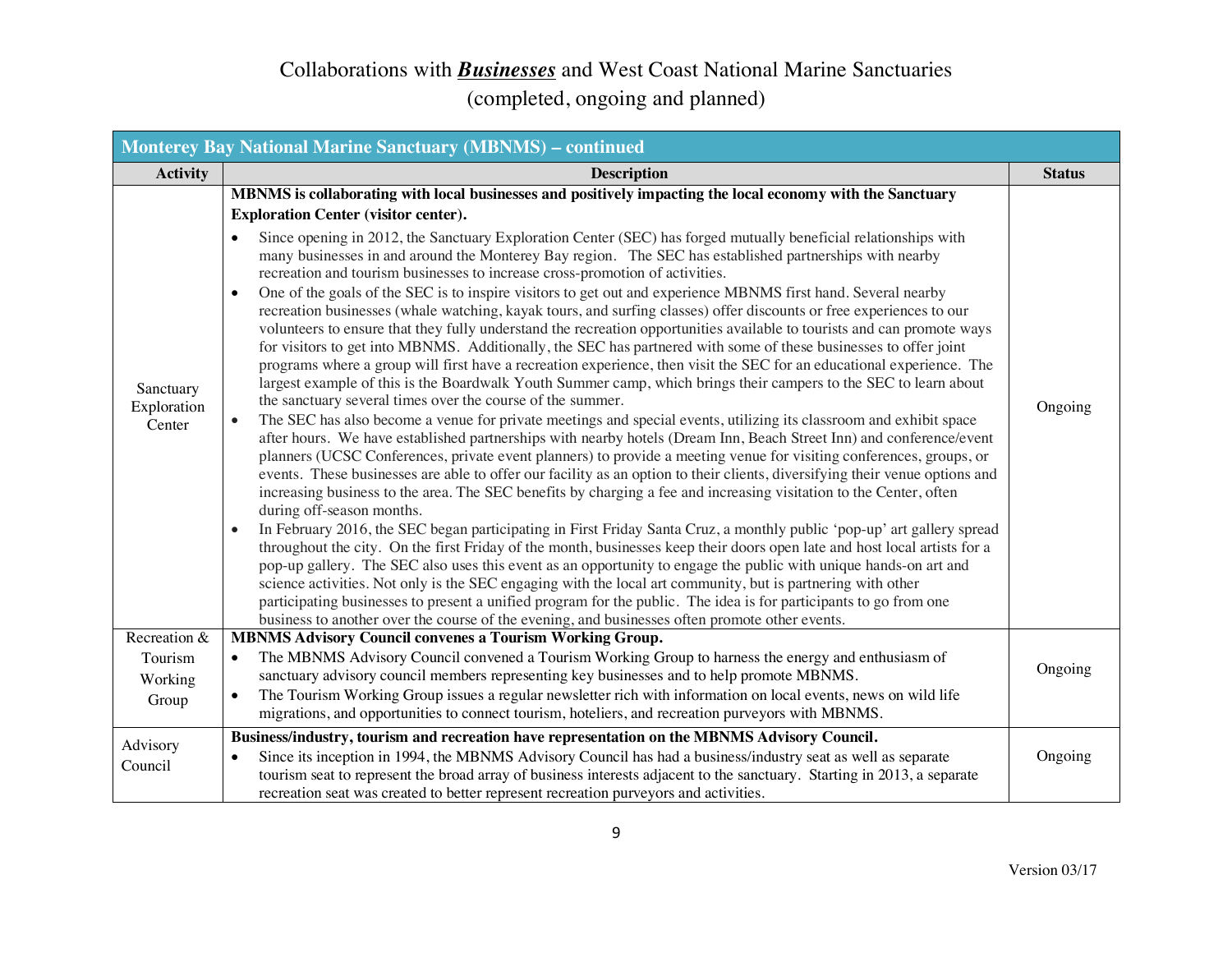Collaborations with *Businesses* and West Coast National Marine Sanctuaries (completed, ongoing and planned)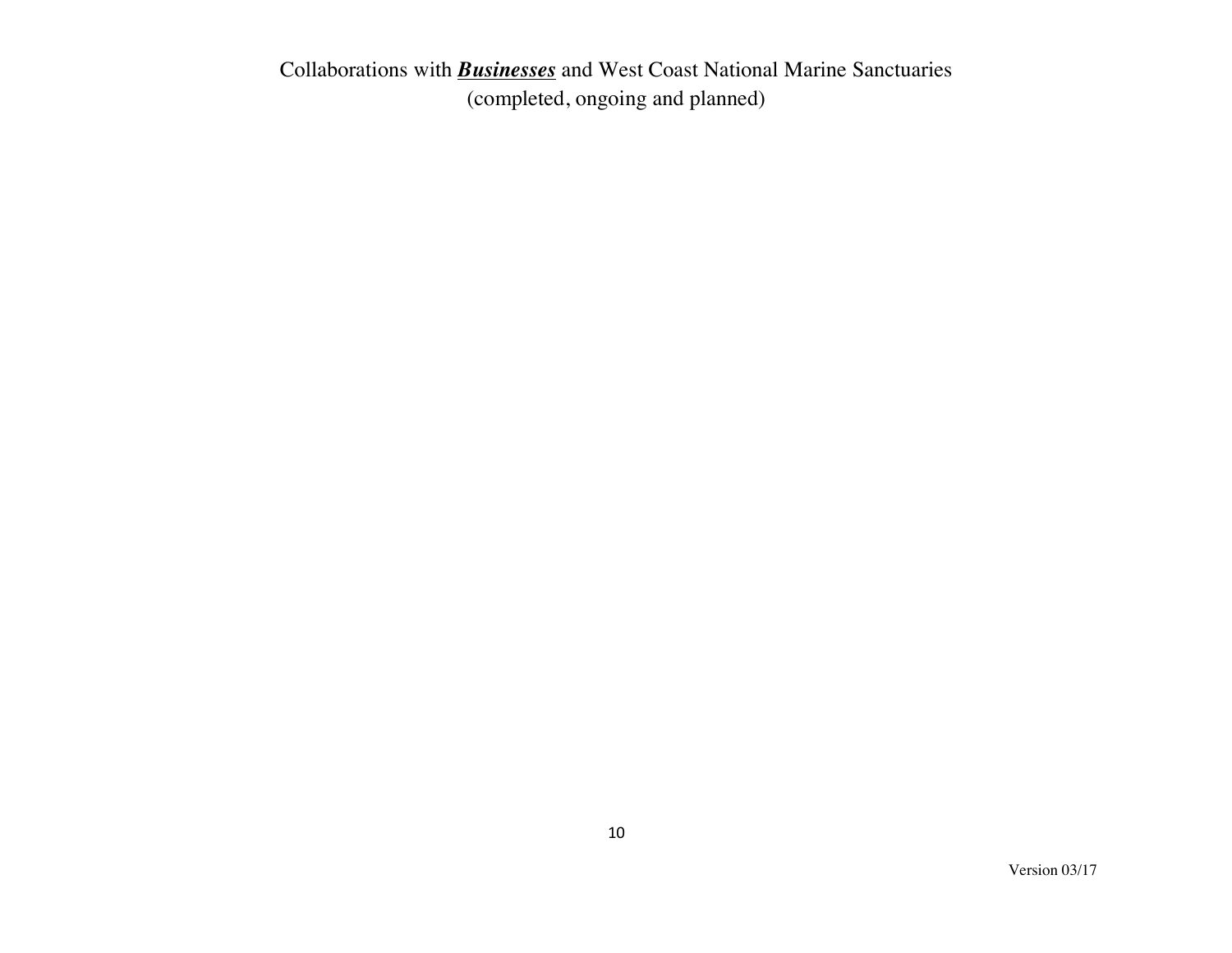|                                                                 | <b>Channel Islands National Marine Sanctuary (CINMS)</b>                                                                                                                                                                                                                                                                                                                                                                                                                                                                                                                                                                                                                                                                                                                                                                                                                                                                                                                                                                                                                                                                                                                                                                                |                       |
|-----------------------------------------------------------------|-----------------------------------------------------------------------------------------------------------------------------------------------------------------------------------------------------------------------------------------------------------------------------------------------------------------------------------------------------------------------------------------------------------------------------------------------------------------------------------------------------------------------------------------------------------------------------------------------------------------------------------------------------------------------------------------------------------------------------------------------------------------------------------------------------------------------------------------------------------------------------------------------------------------------------------------------------------------------------------------------------------------------------------------------------------------------------------------------------------------------------------------------------------------------------------------------------------------------------------------|-----------------------|
| <b>Activity</b>                                                 | <b>Description</b>                                                                                                                                                                                                                                                                                                                                                                                                                                                                                                                                                                                                                                                                                                                                                                                                                                                                                                                                                                                                                                                                                                                                                                                                                      | <b>Status</b>         |
| Channel<br><b>Islands</b><br><b>Naturalist</b><br>Corps Program | CINMS collaborates with the Channel Islands National Park and local businesses to provide services from the<br><b>Channel Islands Naturalist Corps.</b><br>Since 2001, CINMS in partnership with the Channel Islands National Park have trained and scheduled over 150<br>volunteers known as the Channel Islands Naturalist Corps. In fiscal year 2016, these volunteers contributed 33,253<br>hours of service.<br>Volunteers serve as naturalists on local commercial passenger vessels that offer marine excursions within the<br>$\bullet$<br>sanctuary and coastal waters, and represent the sanctuary and park at a variety of community outreach events.<br>Eight vessel operators have signed-on to participate in this win-win public/private program, receiving the services of<br>$\bullet$<br>these trained volunteers that help bring trips to life for passengers, and providing CINMS with an opportunity to reach<br>thousands of visitors.<br>Another function of the Channel Islands Naturalist Corps is the 'Adopt-A-Business' program. Volunteers supply 80<br>marine and waterfront businesses with CINMS educational materials, including the 'Protecting Your Channel Islands'<br>brochure and various posters. | Ongoing               |
| Advisory<br>Council's<br>Marketing<br>Subcommittee              | <b>CINMS Advisory Council's Marketing Subcommittee helping to better connect the sanctuary and local businesses</b><br>operating within the tourism sector.<br>The advisory council's Marketing Subcommittee has developed advice and offered assistance to help develop a<br>$\bullet$<br>variety of new approaches, including: cross-marketing on social media platforms; 'familiarization tours' of the<br>sanctuary for tourism and concierge professionals; sanctuary product merchandising; sanctuary educational<br>events/lectures paired up with local businesses, and more.<br>Staff have made progress with implementation of some of the recommendations<br>$\bullet$                                                                                                                                                                                                                                                                                                                                                                                                                                                                                                                                                       | Ongoing               |
| Visit Santa<br>Barbara                                          | CINMS is connected to local tourism and visitors convention organizations<br>In 2013 CINMS held meetings with leadership from, and later became members of, a premier professional tourism<br>$\bullet$<br>and visitor services organization called 'Visit Santa Barbara'.<br>CINMS staff have also held board member positions on Ventura and Oxnard visitor and convention bureaus.<br>$\bullet$<br>CINMS is taking advantage of the marketing expertise, connections, and communication networks to enhance<br>$\bullet$<br>CINMS' ability to not only reach visitors to the area, but to explore potential collaborative arrangements with local<br>businesses operating with the tourism sector.                                                                                                                                                                                                                                                                                                                                                                                                                                                                                                                                   | Ongoing since<br>2013 |
| Citrix Online                                                   | CINMS has collaborated with Citrix Online to produce a mobile app for exploring tide pools.<br>In 2011 Citrix Online worked with CINMS staff and UCSB partners to develop an 'Exploring California Tide pools'<br>mobile app that incorporates photos and species descriptions.                                                                                                                                                                                                                                                                                                                                                                                                                                                                                                                                                                                                                                                                                                                                                                                                                                                                                                                                                         | Completed             |